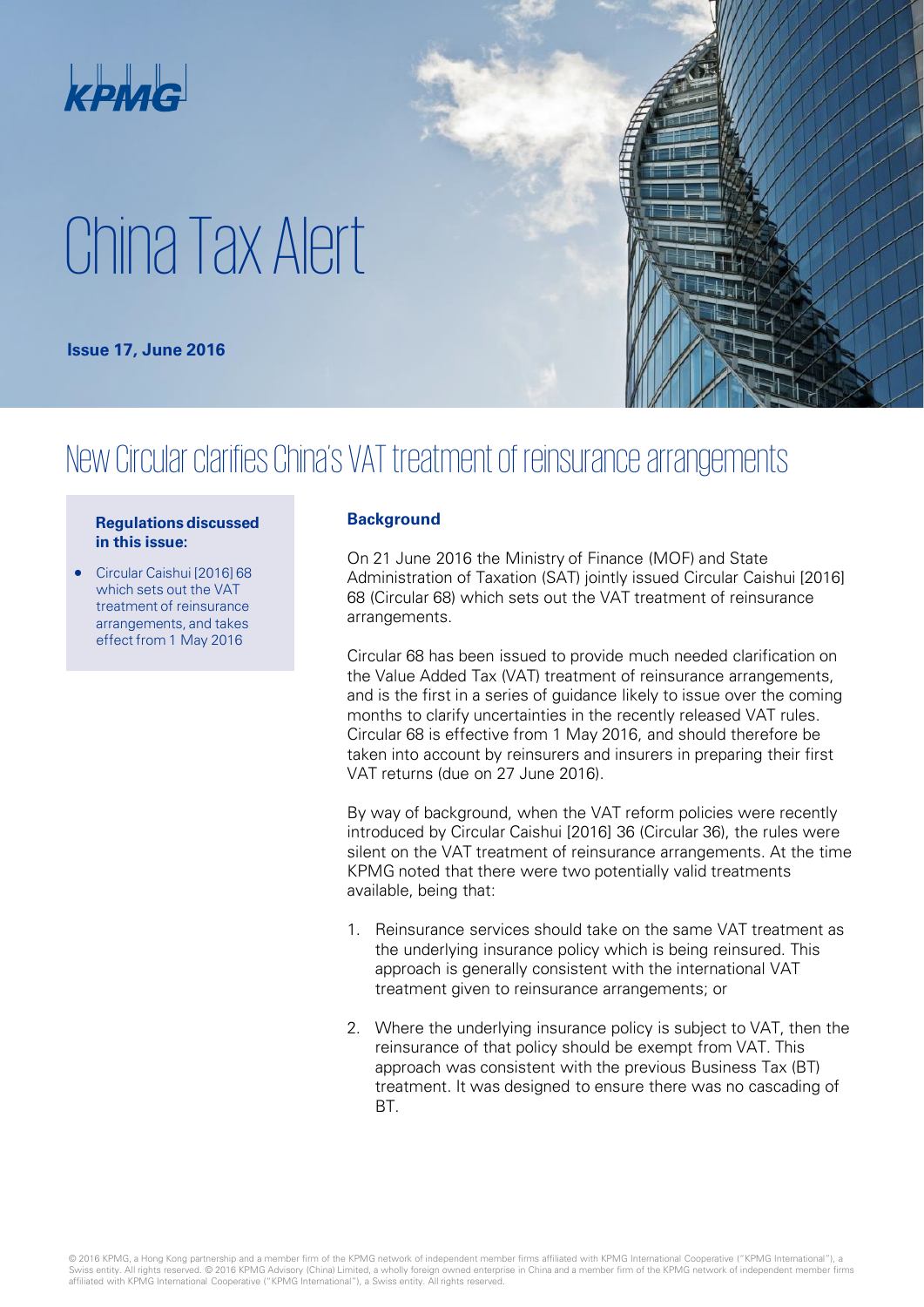As predicted, Circular 68 adopts the first approach. That is, the VAT treatment of the reinsurance policy takes on the same VAT treatment as the underlying insurance policy which is being reinsured. This approach is consistent with recommendations provided by KPMG to the MOF, the SAT and the China Insurance Regulatory Commission (CIRC) back in 2013.

#### **Reinsurance follows the same VAT treatment as the underlying insurance policy**

As noted, Circular 68 provides that reinsurance services take on the same VAT treatment as the underlying insurance policy which is being reinsured. This means, for example, that reinsurance of taxable general insurance policies will be subject to VAT at a rate of 6%, and the reinsurance of exempt life insurance policies for a term greater than 1 year will similarly be exempt from VAT.

The categories of VAT exemption which currently apply to insurance policies, and therefore the reinsurance of which is now potentially also exempt from VAT include:

- Life insurance for a term > 1 year;
- Health insurance for a term > 1 year:
- Pension annuity insurance for a term > 1 year;
- Insurance relating to the export of goods;
- Export credit insurance;
- Agricultural and animal husbandry insurance

#### **Export of reinsurance services**

Circular 68 provides that where a Chinese reinsurer provides reinsurance services to an offshore insurer which is wholly consumed outside of China, then VAT exemption may apply. It is not clear from Circular 68 whether the reinsurer must go through the record filing process to claim exemption, though this would seem to be the logical requirement because it is consistent with the processes applicable to other categories of exported services.

#### **Import of reinsurance services**

It is perhaps more common for reinsurers to be located outside of China, with the Chinese insurer ceding the risk to them. While Circular 68 does not specifically state this (albeit that this is consistent with the principles of Circular 36), where the reinsurer is offshore and is providing reinsurance services relating to taxable general insurance policies to a domestic Chinese insurer, then the VAT will be collected on a withholding basis. Ordinarily the Chinese insurer should be eligible for an input VAT credit upon completion of the withholding procedures, so this outcome should be revenue neutral between the parties (assuming there is a VAT withholding gross up provision).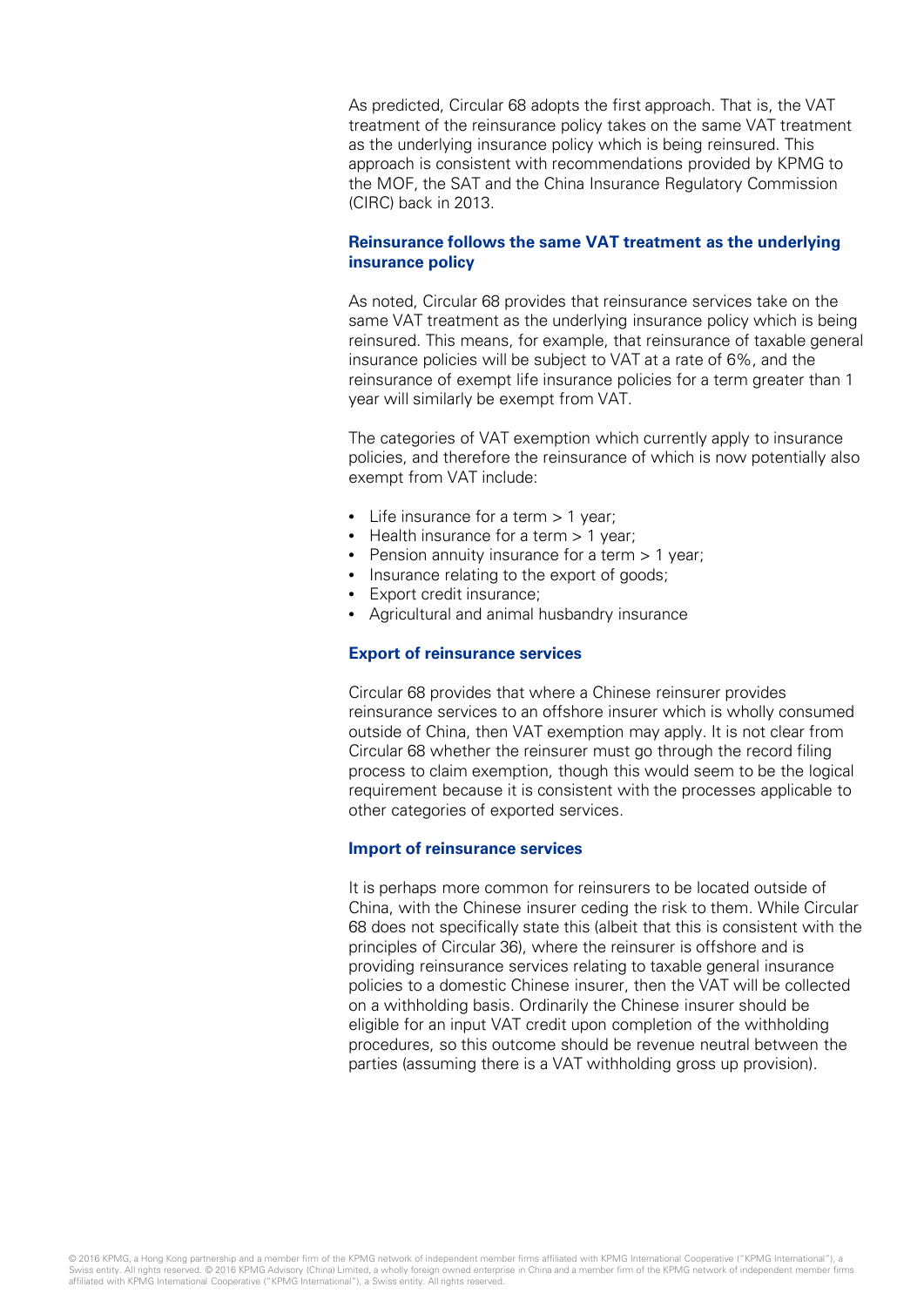### **Technical and practical issues which will arise**

While Circular 68 is relatively light on detail, the following issues emerge:

- Where the reinsurance policy covers both taxable and exempt underlying insurance policies, no VAT exemption will apply to the reinsurance of the exempt component. On a literal reading of Circular 68 there needs to be a separate reinsurance arrangement entered into for taxable as compared with exempt insurance policies, otherwise the exempt insurance policies do not qualify. It further appears that its insufficient to simply allocate the premium between the different types of policies – conservatively, they need to actually have separate policies. This means that care needs to be taken when drafting and entering into reinsurance arrangements. Existing reinsurance policies will need to be reviewed for this purpose.
- It appears that exemption from VAT will not apply where, for example, there is a round robin arrangement which is quite common in Hong Kong where Chinese consumers buy insurance from a HK provider (whilst in Hong Kong), which is then reinsured back into mainland China. In this situation, where the risk being insured covers (in whole or in part) the insured's activities in mainland China, then it is difficult to see how the underlying insurance may be seen as being wholly consumed outside of mainland China.
- Similarly, where the underlying insurance policy is outside the scope of Chinese VAT (for example, because both the supplier and the recipient are outside of China), then there is a technical issue of uncertainty about whether the reinsurance of that policy by a Chinese reinsurer will qualify for exemption from VAT - the concern being that on a technical viewpoint the underlying insurance is merely outside of scope of VAT, not exempt from VAT.
- Circular 68 is silent on the question of how the commission payable to the reinsurer is to be treated for VAT purposes. One view is that this is to be treated as a separate transaction for VAT purposes which attracts a 6% VAT rate, while the alternative view is that its a reimbursement of costs which should not be subject to VAT as separate VAT taxable transaction, consistently with the previous BT position expressed in Circular Guoshuifa [2002] 9. Given the uncertainty, insurers and reinsurers should seek clarification of these issues with their in-charge tax officials.